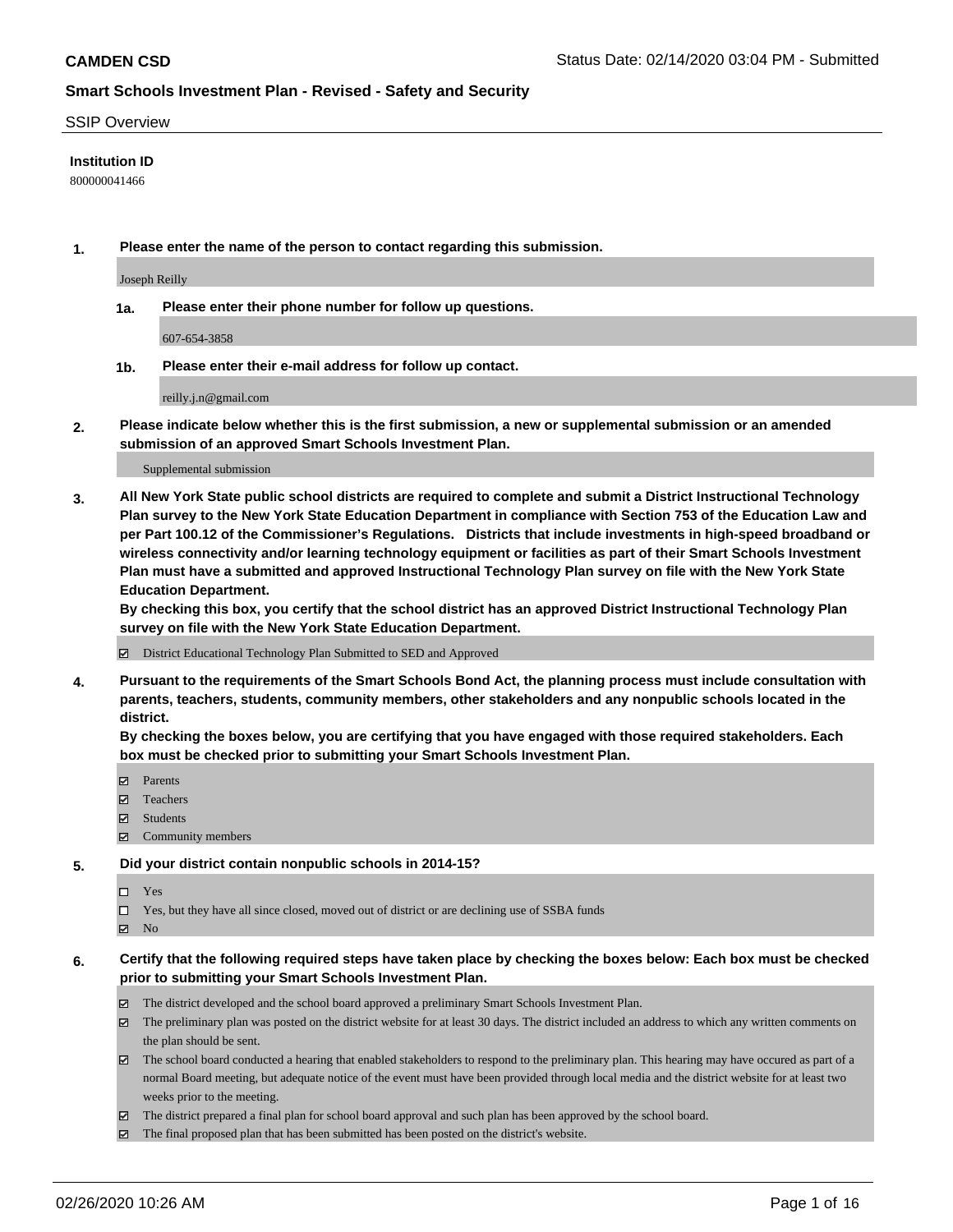SSIP Overview

**6a. Please upload the proposed Smart Schools Investment Plan (SSIP) that was posted on the district's website, along with any supporting materials. Note that this should be different than your recently submitted Educational Technology Survey. The Final SSIP, as approved by the School Board, should also be posted on the website and remain there during the course of the projects contained therein.**

Final Smart Schools Bond Investment Plans 2016-2019.pdf

**6b. Enter the webpage address where the final Smart Schools Investment Plan is posted. The Plan should remain posted for the life of the included projects.**

http://www.camdenschools.org/districtpage.cfm?pageid=1365

**7. Please enter an estimate of the total number of students and staff that will benefit from this Smart Schools Investment Plan based on the cumulative projects submitted to date.**

2,500

**8. An LEA/School District may partner with one or more other LEA/School Districts to form a consortium to pool Smart Schools Bond Act funds for a project that meets all other Smart School Bond Act requirements. Each school district participating in the consortium will need to file an approved Smart Schools Investment Plan for the project and submit a signed Memorandum of Understanding that sets forth the details of the consortium including the roles of each respective district.**

 $\Box$  The district plans to participate in a consortium to partner with other school district(s) to implement a Smart Schools project.

#### **9. Please enter the name and 6-digit SED Code for each LEA/School District participating in the Consortium.**

| Partner LEA/District | <b>ISED BEDS Code</b> |
|----------------------|-----------------------|
| (No Response)        | (No Response)         |

#### **10. Please upload a signed Memorandum of Understanding with all of the participating Consortium partners.**

(No Response)

**11. Your district's Smart Schools Bond Act Allocation is:**

\$2,834,336

#### **12. Final 2014-15 BEDS Enrollment to calculate Nonpublic Sharing Requirement**

|            | Public Enrollment | Nonpublic Enrollment | Total Enrollment | l Nonpublic Percentage |
|------------|-------------------|----------------------|------------------|------------------------|
| Enrollment | 2,167             |                      | .167.00          | 0.00                   |

**13. This table compares each category budget total, as entered in that category's page, to the total expenditures listed in the category's expenditure table. Any discrepancies between the two must be resolved before submission.**

|                                          | Sub-Allocations | <b>Expenditure Totals</b> | Difference |
|------------------------------------------|-----------------|---------------------------|------------|
| <b>School Connectivity</b>               | 0.00            | 0.00                      | 0.00       |
| Connectivity Projects for<br>Communities | 0.00            | 0.00                      | 0.00       |
| Classroom Technology                     | 0.00            | 0.00                      | 0.00       |
| Pre-Kindergarten Classrooms              | 0.00            | 0.00                      | 0.00       |
| Replace Transportable<br>Classrooms      | 0.00            | 0.00                      | 0.00       |
| <b>High-Tech Security Features</b>       | 278,476.00      | 278,476.00                | 0.00       |
| Nonpublic Loan                           | 0.00            | 0.00                      | 0.00       |
| Totals:                                  |                 |                           |            |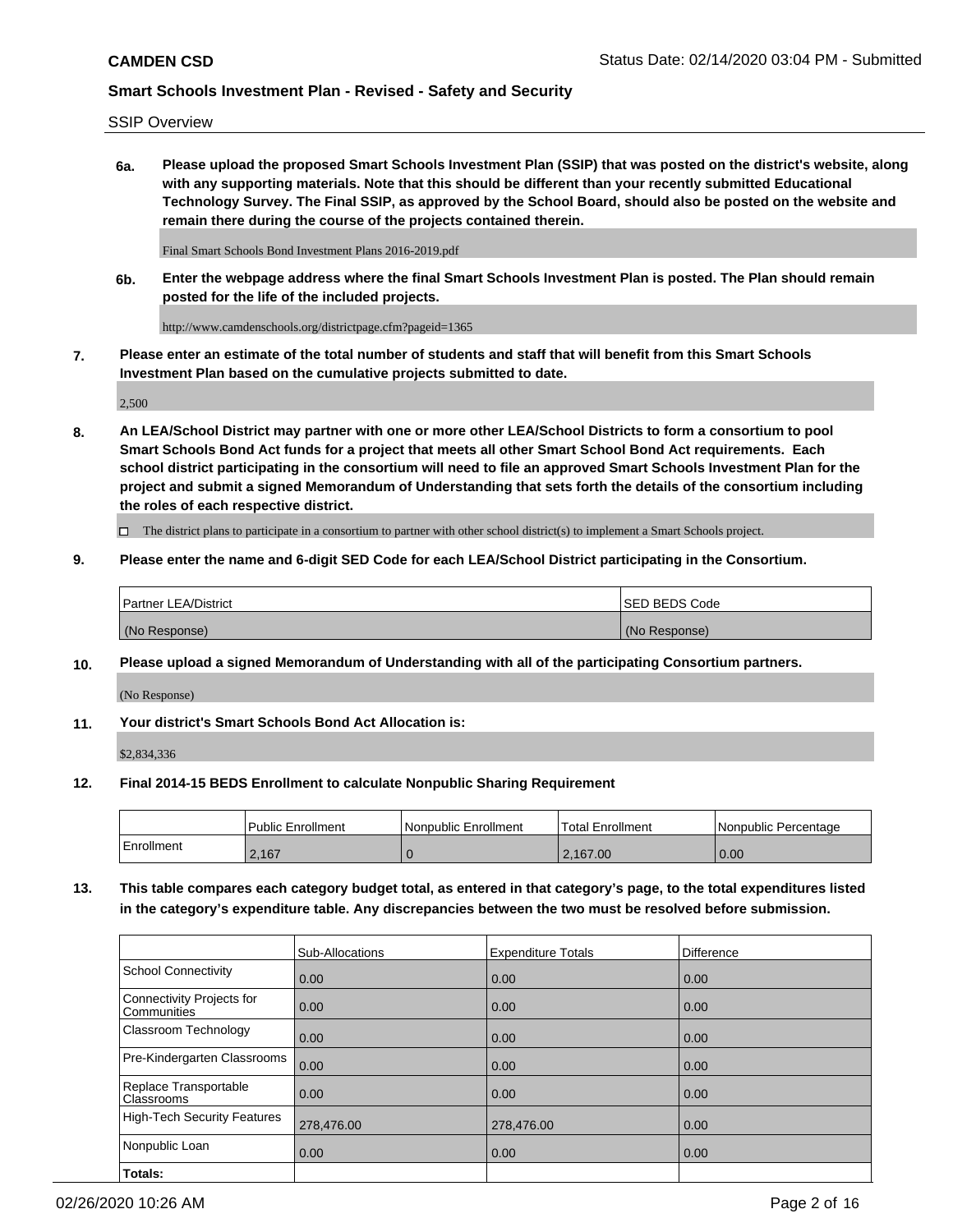SSIP Overview

| 278,476                | 278,476            | 0          |
|------------------------|--------------------|------------|
| <b>Sub-Allocations</b> | Expenditure Totals | Difference |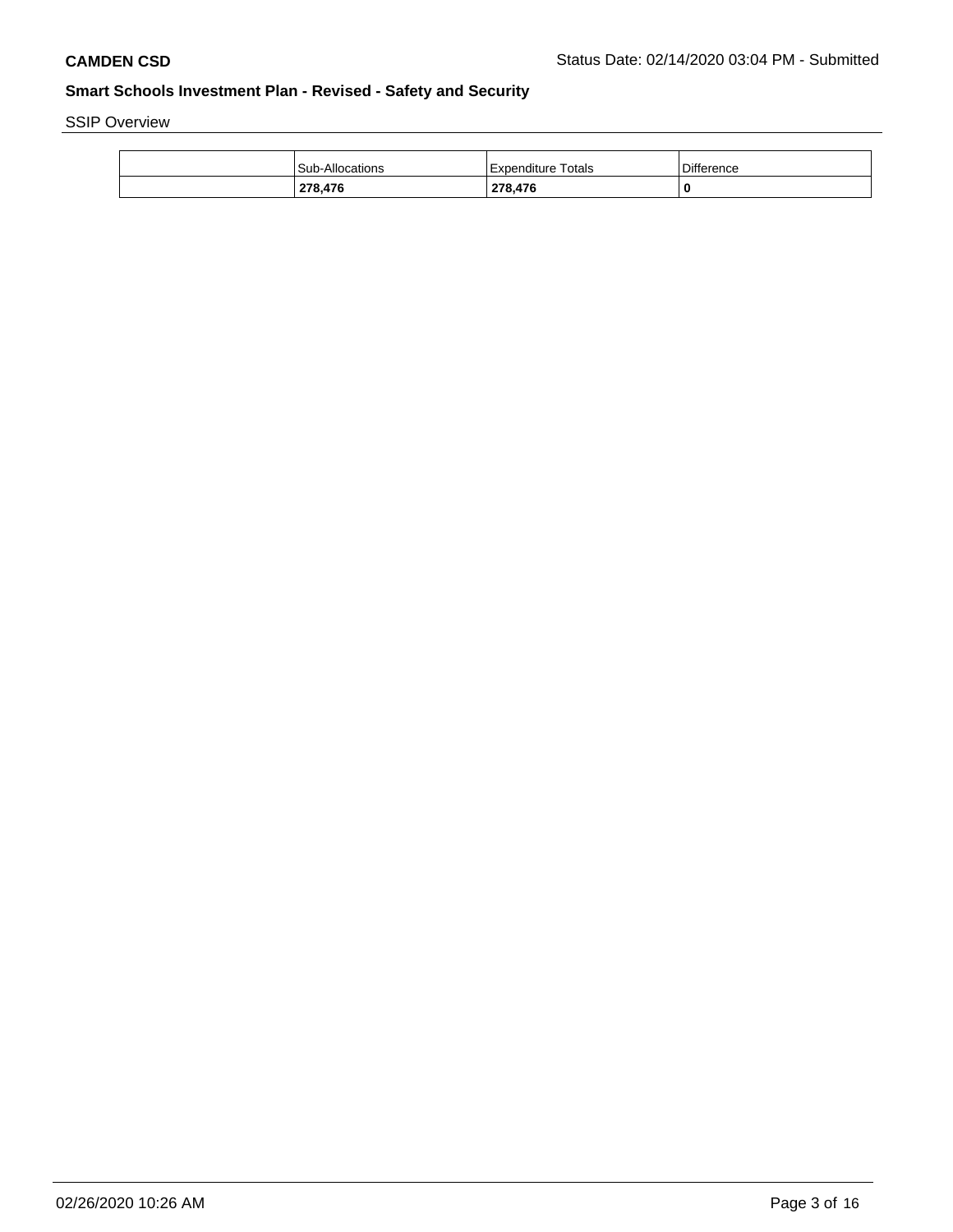School Connectivity

- **1. In order for students and faculty to receive the maximum benefit from the technology made available under the Smart Schools Bond Act, their school buildings must possess sufficient connectivity infrastructure to ensure that devices can be used during the school day. Smart Schools Investment Plans must demonstrate that:**
	- **• sufficient infrastructure that meets the Federal Communications Commission's 100 Mbps per 1,000 students standard currently exists in the buildings where new devices will be deployed, or**
	- **• is a planned use of a portion of Smart Schools Bond Act funds, or**
	- **• is under development through another funding source.**

**Smart Schools Bond Act funds used for technology infrastructure or classroom technology investments must increase the number of school buildings that meet or exceed the minimum speed standard of 100 Mbps per 1,000 students and staff within 12 months. This standard may be met on either a contracted 24/7 firm service or a "burstable" capability. If the standard is met under the burstable criteria, it must be:**

**1. Specifically codified in a service contract with a provider, and**

**2. Guaranteed to be available to all students and devices as needed, particularly during periods of high demand, such as computer-based testing (CBT) periods.**

**Please describe how your district already meets or is planning to meet this standard within 12 months of plan submission.**

(No Response)

**1a. If a district believes that it will be impossible to meet this standard within 12 months, it may apply for a waiver of this requirement, as described on the Smart Schools website. The waiver must be filed and approved by SED prior to submitting this survey.**

 $\Box$  By checking this box, you are certifying that the school district has an approved waiver of this requirement on file with the New York State Education Department.

**2. Connectivity Speed Calculator (Required). If the district currently meets the required speed, enter "Currently Met" in the last box: Expected Date When Required Speed Will be Met.**

|                  | l Number of     | Reauired Speed | Current Speed in | Expected Speed | Expected Date                       |
|------------------|-----------------|----------------|------------------|----------------|-------------------------------------|
|                  | <b>Students</b> | l in Mbps      | l Mbps           | to be Attained | When Required                       |
|                  |                 |                |                  |                | Within 12 Months ISpeed Will be Met |
| Calculated Speed | (No Response)   | 0.00           | (No Response)    | (No Response)  | (No Response)                       |

**3. Describe how you intend to use Smart Schools Bond Act funds for high-speed broadband and/or wireless connectivity projects in school buildings.**

(No Response)

**4. Describe the linkage between the district's District Instructional Technology Plan and how the proposed projects will improve teaching and learning. (There should be a link between your response to this question and your responses to Question 1 in Section IV - NYSED Initiatives Alignment: "Explain how the district use of instructional technology will serve as a part of a comprehensive and sustained effort to support rigorous academic standards attainment and performance improvement for students."** 

**Your answer should also align with your answers to the questions in Section II - Strategic Technology Planning and the associated Action Steps in Section III - Action Plan.)**

(No Response)

**5. If the district wishes to have students and staff access the Internet from wireless devices within the school building, or in close proximity to it, it must first ensure that it has a robust Wi-Fi network in place that has sufficient bandwidth to meet user demand.**

**Please describe how you have quantified this demand and how you plan to meet this demand.**

(No Response)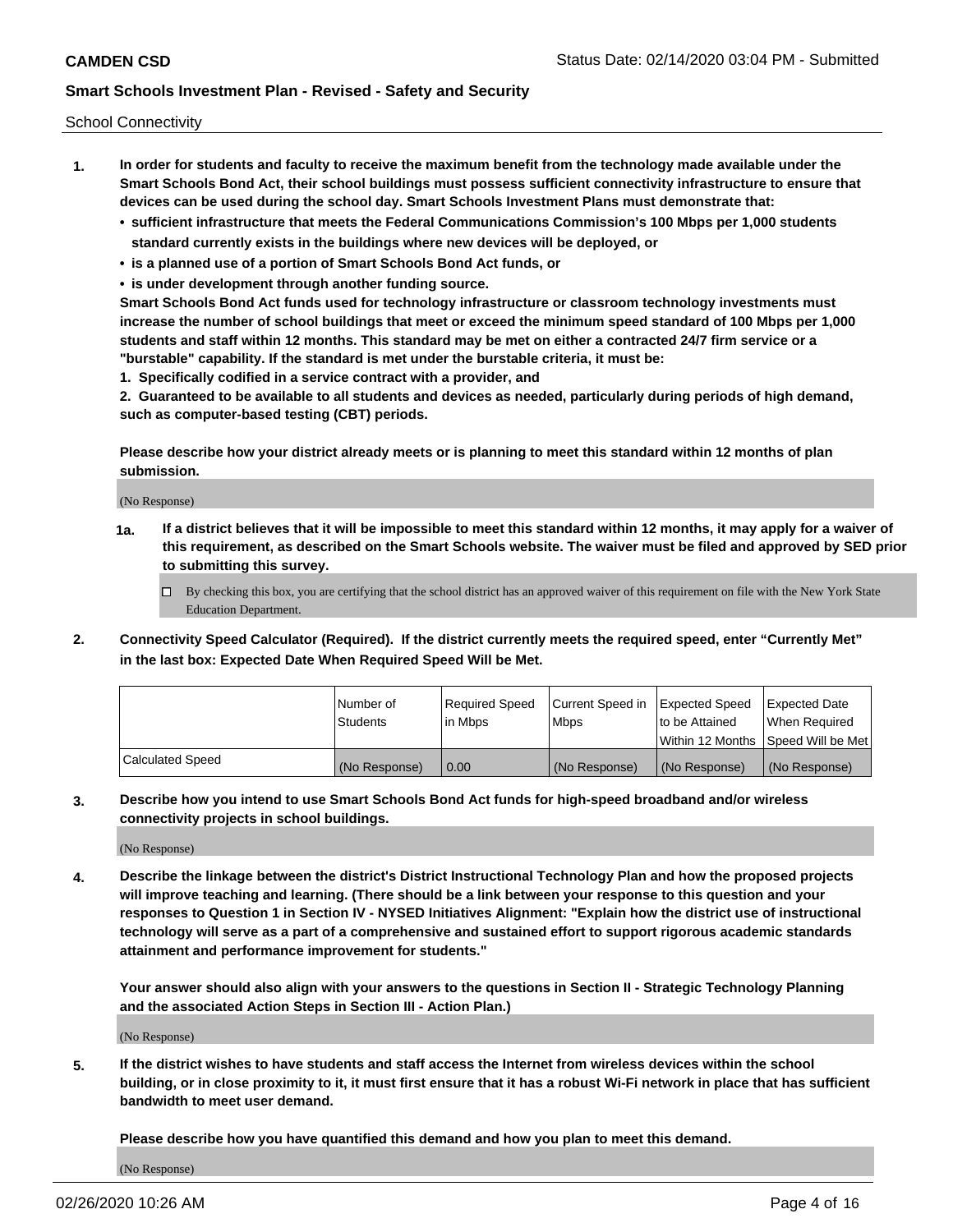School Connectivity

**6. Smart Schools plans with any expenditures in the School Connectivity category require a project number from the Office of Facilities Planning. Districts must submit an SSBA LOI and receive project numbers prior to submitting the SSIP. As indicated on the LOI, some projects may be eligible for a streamlined review and will not require a building permit.**

**Please indicate on a separate row each project number given to you by the Office of Facilities Planning.**

| Project Number |  |
|----------------|--|
|                |  |
| (No Response)  |  |

**7. Certain high-tech security and connectivity infrastructure projects may be eligible for an expedited review process as determined by the Office of Facilities Planning.**

#### **Was your project deemed eligible for streamlined review?**

(No Response)

### **8. Include the name and license number of the architect or engineer of record.**

| Name          | License Number |
|---------------|----------------|
| (No Response) | (No Response)  |

#### **9. Public Expenditures – Loanable (Counts toward the nonpublic loan calculation)**

| Select the allowable expenditure type.<br>Repeat to add another item under each type. | <b>PUBLIC</b> Items to be<br>l Purchased | Quantity           | Cost Per Item    | <b>Total Cost</b> |
|---------------------------------------------------------------------------------------|------------------------------------------|--------------------|------------------|-------------------|
| (No Response)                                                                         | (No Response)                            | l (No<br>Response) | (No<br>Response) | 0.00              |
|                                                                                       |                                          | U                  | 0.00             |                   |

# **10. Public Expenditures – Non-Loanable (Does not count toward nonpublic loan calculation)**

| Select the allowable expenditure<br>type.<br>Repeat to add another item under<br>each type. | <b>PUBLIC</b> Items to be purchased | Quantity      | Cost per Item | <b>Total Cost</b> |
|---------------------------------------------------------------------------------------------|-------------------------------------|---------------|---------------|-------------------|
| (No Response)                                                                               | (No Response)                       | (No Response) | (No Response) | 0.00              |
|                                                                                             |                                     |               | 0.00          |                   |

#### **11. Final 2014-15 BEDS Enrollment to calculate Nonpublic Sharing Requirement (no changes allowed.)**

|            | Public Enrollment | Nonpublic Enrollment | <b>Total Enrollment</b> | l Nonpublic Percentage |
|------------|-------------------|----------------------|-------------------------|------------------------|
| Enrollment | 2.167             |                      | 2.167.00                | 0.00                   |

#### **12. Total Public Budget - Loanable (Counts toward the nonpublic loan calculation)**

|                                                      | Public Allocations | <b>Estimated Nonpublic Loan</b><br>Amount | Estimated Total Sub-Allocations |
|------------------------------------------------------|--------------------|-------------------------------------------|---------------------------------|
| Network/Access Costs                                 | (No Response)      | 0.00                                      | 0.00                            |
| School Internal Connections and<br><b>Components</b> | (No Response)      | 0.00                                      | 0.00                            |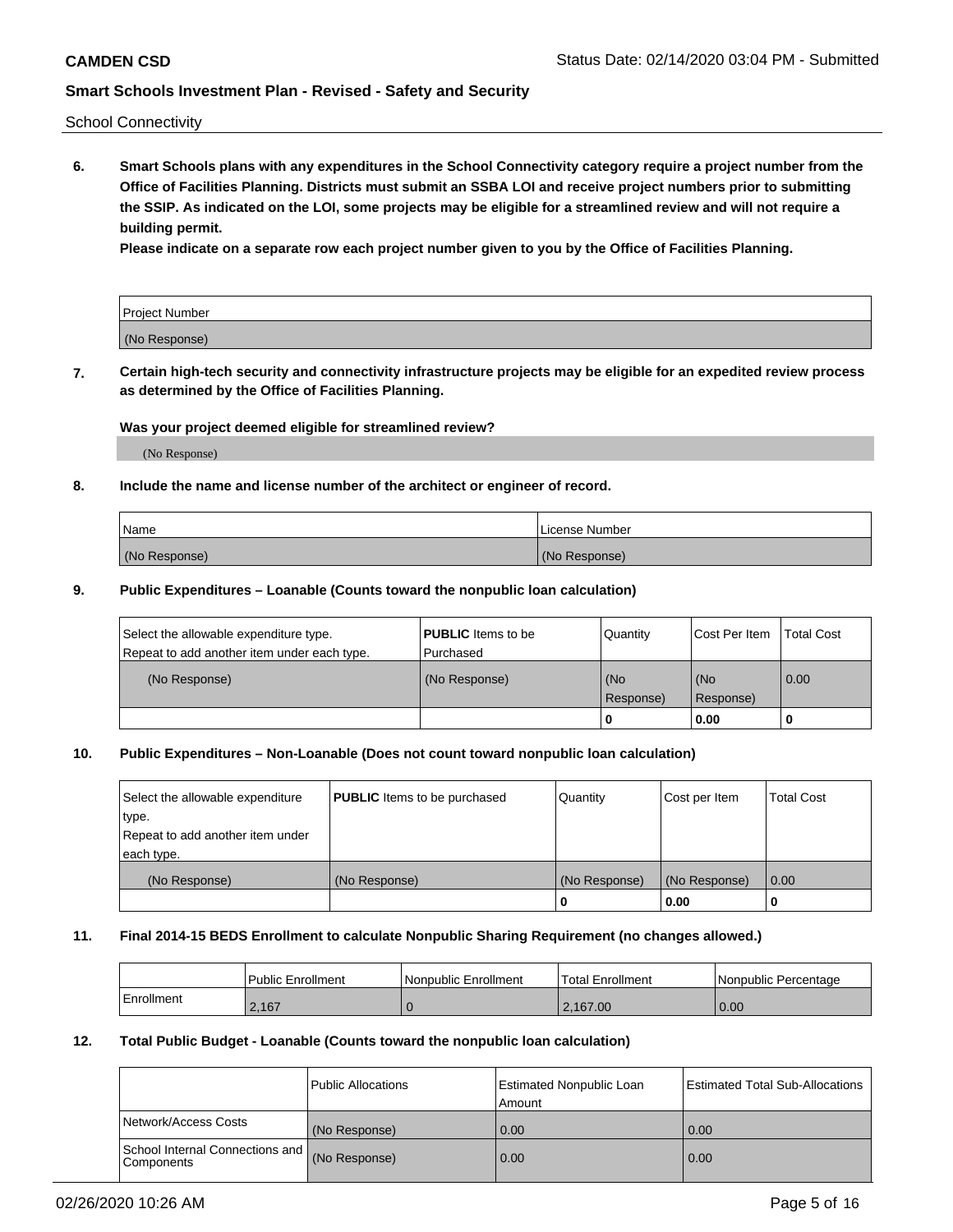School Connectivity

|         | Public Allocations | <b>Estimated Nonpublic Loan</b><br>Amount | <b>Estimated Total Sub-Allocations</b> |
|---------|--------------------|-------------------------------------------|----------------------------------------|
| l Other | (No Response)      | 0.00                                      | 0.00                                   |
| Totals: | 0.00               | 0                                         |                                        |

# **13. Total Public Budget – Non-Loanable (Does not count toward the nonpublic loan calculation)**

| Sub-<br>Allocation |
|--------------------|
| (No Response)      |
| (No Response)      |
| (No Response)      |
| (No Response)      |
| (No Response)      |
| (No Response)      |
| (No Response)      |
| 0.00               |
|                    |

# **14. School Connectivity Totals**

|                          | Total Sub-Allocations |
|--------------------------|-----------------------|
| Total Loanable Items     | 0.00                  |
| Total Non-Ioanable Items | 0.00                  |
| Totals:                  | 0                     |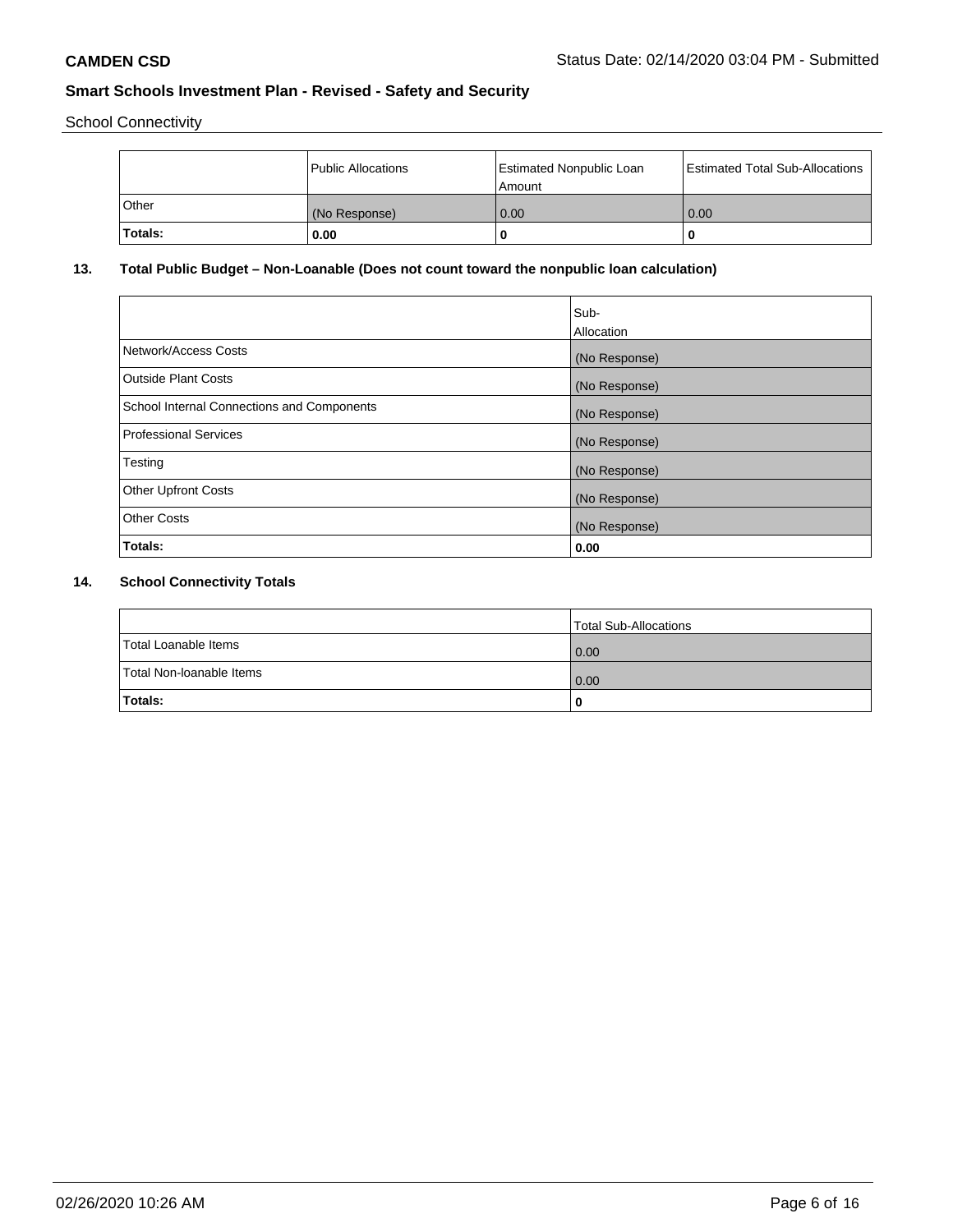Community Connectivity (Broadband and Wireless)

**1. Describe how you intend to use Smart Schools Bond Act funds for high-speed broadband and/or wireless connectivity projects in the community.**

(No Response)

**2. Please describe how the proposed project(s) will promote student achievement and increase student and/or staff access to the Internet in a manner that enhances student learning and/or instruction outside of the school day and/or school building.**

(No Response)

**3. Community connectivity projects must comply with all the necessary local building codes and regulations (building and related permits are not required prior to plan submission).**

 $\Box$  I certify that we will comply with all the necessary local building codes and regulations.

**4. Please describe the physical location of the proposed investment.**

(No Response)

**5. Please provide the initial list of partners participating in the Community Connectivity Broadband Project, along with their Federal Tax Identification (Employer Identification) number.**

| <b>Project Partners</b> | l Federal ID # |
|-------------------------|----------------|
| (No Response)           | (No Response)  |

**6. Please detail the type, quantity, per unit cost and total cost of the eligible items under each sub-category.**

| Select the allowable expenditure | Item to be purchased | Quantity      | Cost per Item | <b>Total Cost</b> |
|----------------------------------|----------------------|---------------|---------------|-------------------|
| type.                            |                      |               |               |                   |
| Repeat to add another item under |                      |               |               |                   |
| each type.                       |                      |               |               |                   |
| (No Response)                    | (No Response)        | (No Response) | (No Response) | 0.00              |
|                                  |                      | o             | 0.00          |                   |

**7. If you are submitting an allocation for Community Connectivity, complete this table.**

**Note that the calculated Total at the bottom of the table must equal the Total allocation for this category that you entered in the SSIP Overview overall budget.**

|                                    | Sub-Allocation |
|------------------------------------|----------------|
| Network/Access Costs               | (No Response)  |
| Outside Plant Costs                | (No Response)  |
| <b>Tower Costs</b>                 | (No Response)  |
| <b>Customer Premises Equipment</b> | (No Response)  |
| <b>Professional Services</b>       | (No Response)  |
| Testing                            | (No Response)  |
| <b>Other Upfront Costs</b>         | (No Response)  |
| <b>Other Costs</b>                 | (No Response)  |
| Totals:                            | 0.00           |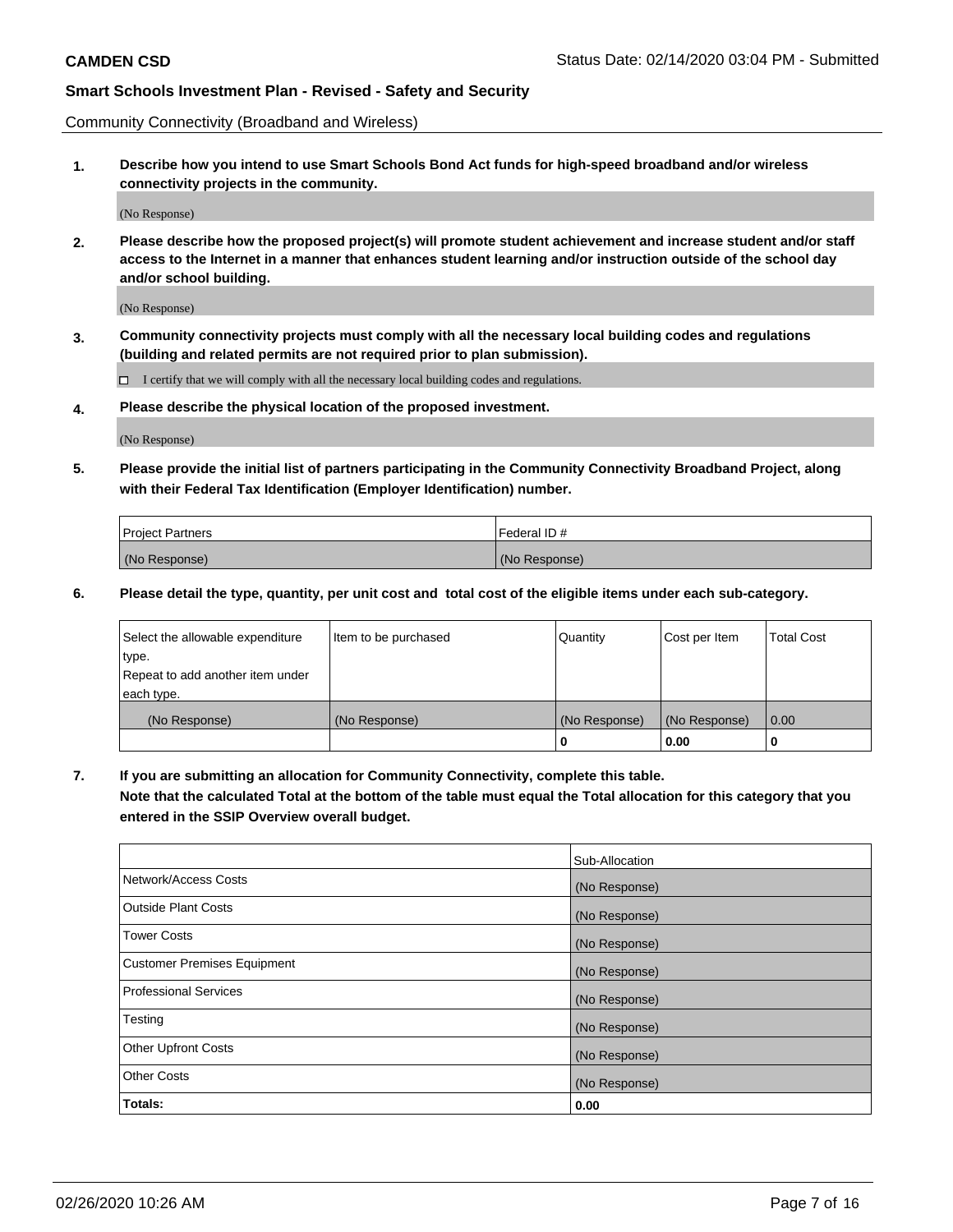### Classroom Learning Technology

**1. In order for students and faculty to receive the maximum benefit from the technology made available under the Smart Schools Bond Act, their school buildings must possess sufficient connectivity infrastructure to ensure that devices can be used during the school day. Smart Schools Investment Plans must demonstrate that sufficient infrastructure that meets the Federal Communications Commission's 100 Mbps per 1,000 students standard currently exists in the buildings where new devices will be deployed, or is a planned use of a portion of Smart Schools Bond Act funds, or is under development through another funding source. Smart Schools Bond Act funds used for technology infrastructure or classroom technology investments must increase the number of school buildings that meet or exceed the minimum speed standard of 100 Mbps per 1,000 students and staff within 12 months. This standard may be met on either a contracted 24/7 firm service or a**

- **"burstable" capability. If the standard is met under the burstable criteria, it must be:**
- **1. Specifically codified in a service contract with a provider, and**

**2. Guaranteed to be available to all students and devices as needed, particularly during periods of high demand, such as computer-based testing (CBT) periods.**

**Please describe how your district already meets or is planning to meet this standard within 12 months of plan submission.**

(No Response)

- **1a. If a district believes that it will be impossible to meet this standard within 12 months, it may apply for a waiver of this requirement, as described on the Smart Schools website. The waiver must be filed and approved by SED prior to submitting this survey.**
	- By checking this box, you are certifying that the school district has an approved waiver of this requirement on file with the New York State Education Department.
- **2. Connectivity Speed Calculator (Required). If the district currently meets the required speed, enter "Currently Met" in the last box: Expected Date When Required Speed Will be Met.**

|                  | l Number of     | Required Speed | Current Speed in | <b>Expected Speed</b> | <b>Expected Date</b>                |
|------------------|-----------------|----------------|------------------|-----------------------|-------------------------------------|
|                  | <b>Students</b> | l in Mbps      | l Mbps           | to be Attained        | When Required                       |
|                  |                 |                |                  |                       | Within 12 Months  Speed Will be Met |
| Calculated Speed | (No Response)   | 0.00           | (No Response)    | l (No Response)       | (No Response)                       |

**3. If the district wishes to have students and staff access the Internet from wireless devices within the school building, or in close proximity to it, it must first ensure that it has a robust Wi-Fi network in place that has sufficient bandwidth to meet user demand.**

**Please describe how you have quantified this demand and how you plan to meet this demand.**

(No Response)

**4. All New York State public school districts are required to complete and submit an Instructional Technology Plan survey to the New York State Education Department in compliance with Section 753 of the Education Law and per Part 100.12 of the Commissioner's Regulations.**

**Districts that include educational technology purchases as part of their Smart Schools Investment Plan must have a submitted and approved Instructional Technology Plan survey on file with the New York State Education Department.**

- By checking this box, you are certifying that the school district has an approved Instructional Technology Plan survey on file with the New York State Education Department.
- **5. Describe the devices you intend to purchase and their compatibility with existing or planned platforms or systems. Specifically address the adequacy of each facility's electrical, HVAC and other infrastructure necessary to install and support the operation of the planned technology.**

(No Response)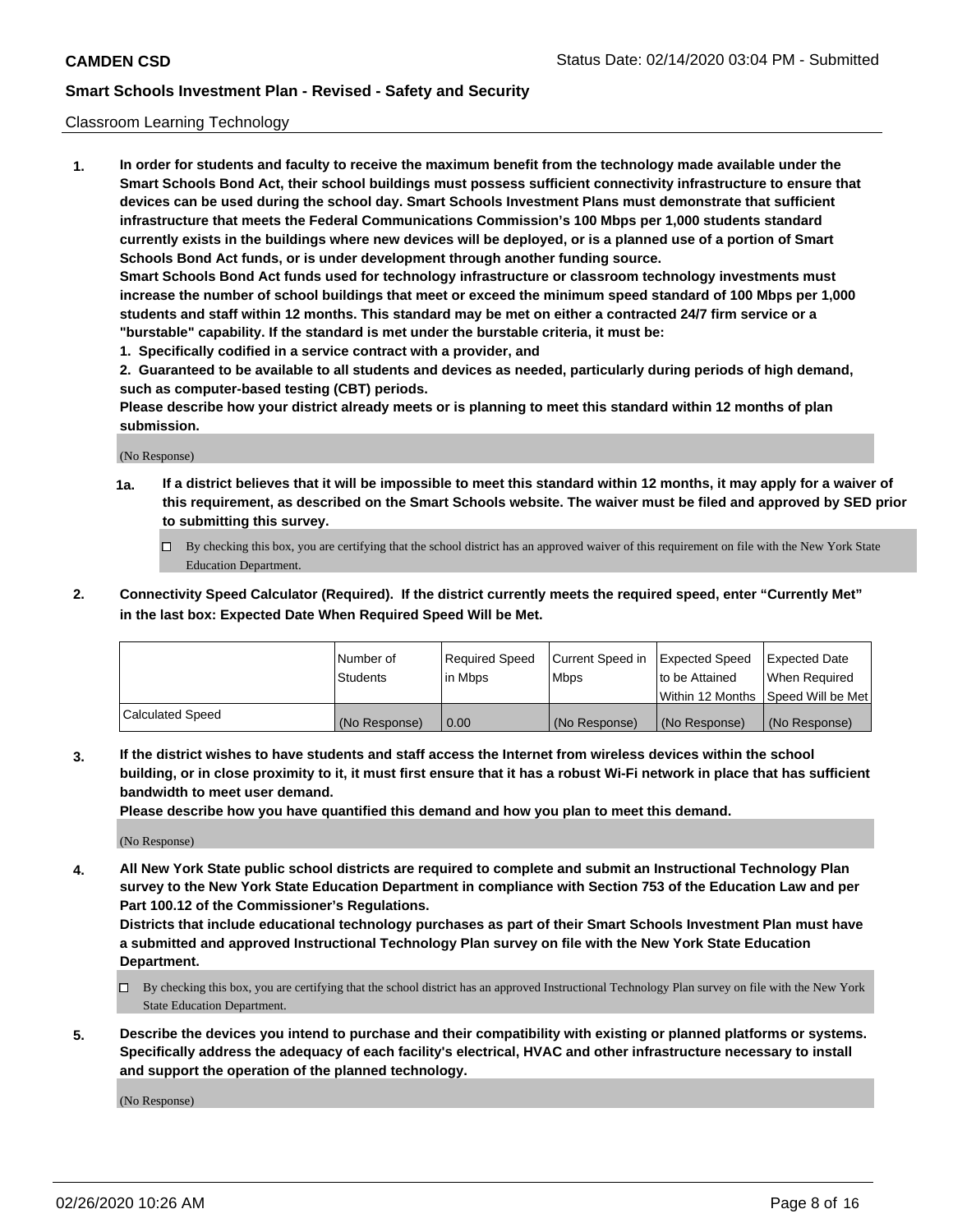### Classroom Learning Technology

- **6. Describe how the proposed technology purchases will:**
	- **> enhance differentiated instruction;**
	- **> expand student learning inside and outside the classroom;**
	- **> benefit students with disabilities and English language learners; and**
	- **> contribute to the reduction of other learning gaps that have been identified within the district.**

**The expectation is that districts will place a priority on addressing the needs of students who struggle to succeed in a rigorous curriculum. Responses in this section should specifically address this concern and align with the district's Instructional Technology Plan (in particular Question 2 of E. Curriculum and Instruction: "Does the district's instructional technology plan address the needs of students with disabilities to ensure equitable access to instruction, materials and assessments?" and Question 3 of the same section: "Does the district's instructional technology plan address the provision of assistive technology specifically for students with disabilities to ensure access to and participation in the general curriculum?")**

**In addition, describe how the district ensures equitable access to instruction, materials and assessments and participation in the general curriculum for both SWD and English Language Learners/Multilingual Learners (ELL/MLL) students.**

(No Response)

**7. Where appropriate, describe how the proposed technology purchases will enhance ongoing communication with parents and other stakeholders and help the district facilitate technology-based regional partnerships, including distance learning and other efforts.**

(No Response)

**8. Describe the district's plan to provide professional development to ensure that administrators, teachers and staff can employ the technology purchased to enhance instruction successfully.**

**Note: This response should be aligned and expanded upon in accordance with your district's response to Question 1 of F. Professional Development of your Instructional Technology Plan: "Please provide a summary of professional development offered to teachers and staff, for the time period covered by this plan, to support technology to enhance teaching and learning. Please include topics, audience and method of delivery within your summary."**

(No Response)

- **9. Districts must contact one of the SUNY/CUNY teacher preparation programs listed on the document on the left side of the page that supplies the largest number of the district's new teachers to request advice on innovative uses and best practices at the intersection of pedagogy and educational technology.**
	- By checking this box, you certify that you have contacted the SUNY/CUNY teacher preparation program that supplies the largest number of your new teachers to request advice on these issues.
	- **9a. Please enter the name of the SUNY or CUNY Institution that you contacted.**

(No Response)

**9b. Enter the primary Institution phone number.**

(No Response)

**9c. Enter the name of the contact person with whom you consulted and/or will be collaborating with on innovative uses of technology and best practices.**

(No Response)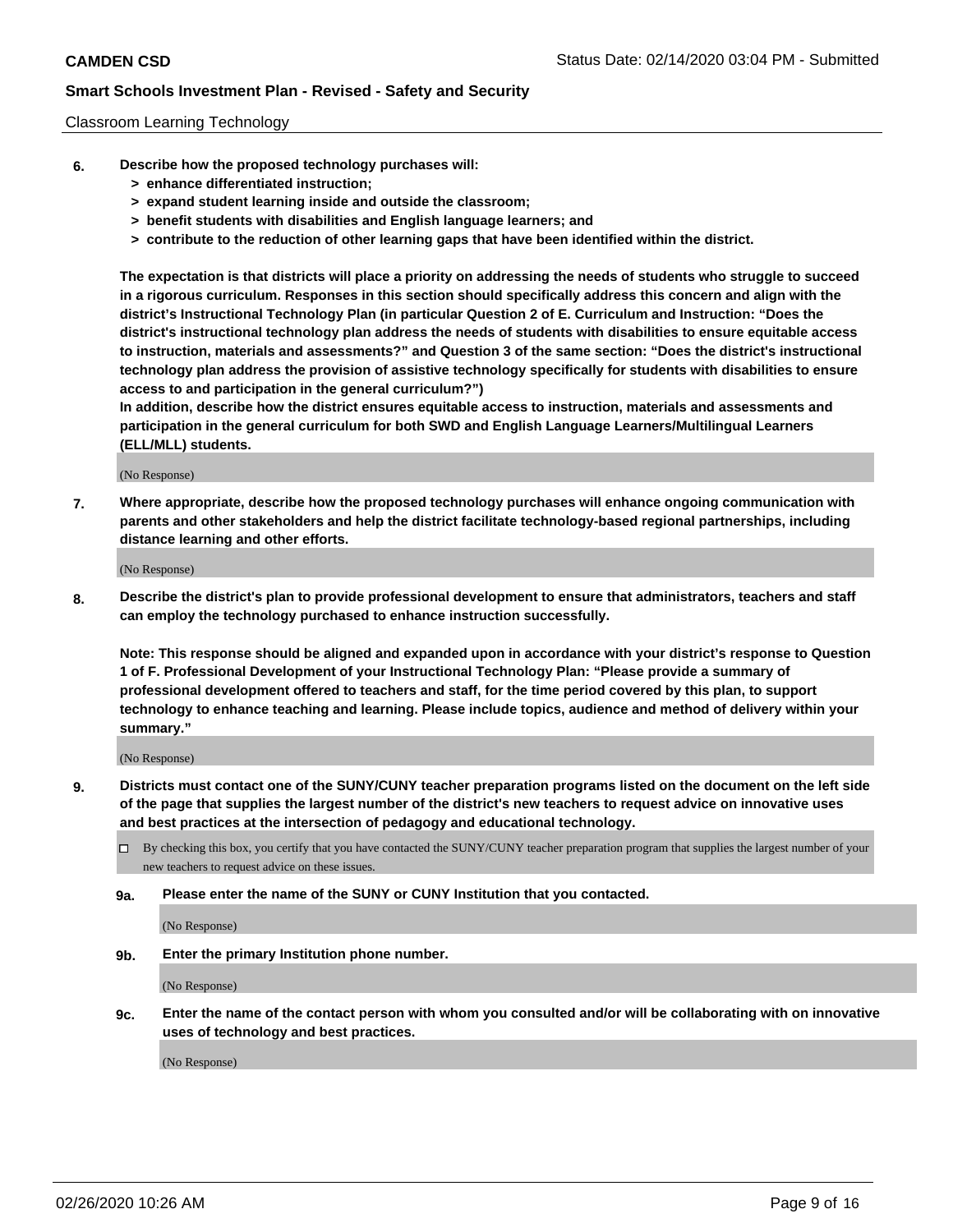### Classroom Learning Technology

**10. To ensure the sustainability of technology purchases made with Smart Schools funds, districts must demonstrate a long-term plan to maintain and replace technology purchases supported by Smart Schools Bond Act funds. This sustainability plan shall demonstrate a district's capacity to support recurring costs of use that are ineligible for Smart Schools Bond Act funding such as device maintenance, technical support, Internet and wireless fees, maintenance of hotspots, staff professional development, building maintenance and the replacement of incidental items. Further, such a sustainability plan shall include a long-term plan for the replacement of purchased devices and equipment at the end of their useful life with other funding sources.**

 $\Box$  By checking this box, you certify that the district has a sustainability plan as described above.

**11. Districts must ensure that devices purchased with Smart Schools Bond funds will be distributed, prepared for use, maintained and supported appropriately. Districts must maintain detailed device inventories in accordance with generally accepted accounting principles.**

By checking this box, you certify that the district has a distribution and inventory management plan and system in place.

#### **12. Please detail the type, quantity, per unit cost and total cost of the eligible items under each sub-category.**

| Select the allowable expenditure<br>∣type. | Item to be Purchased | Quantity      | Cost per Item | <b>Total Cost</b> |
|--------------------------------------------|----------------------|---------------|---------------|-------------------|
| Repeat to add another item under           |                      |               |               |                   |
| each type.                                 |                      |               |               |                   |
| (No Response)                              | (No Response)        | (No Response) | (No Response) | 0.00              |
|                                            |                      | 0             | 0.00          |                   |

#### **13. Final 2014-15 BEDS Enrollment to calculate Nonpublic Sharing Requirement (no changes allowed.)**

|            | l Public Enrollment | Nonpublic Enrollment | <b>Total Enrollment</b> | Nonpublic<br>l Percentage |
|------------|---------------------|----------------------|-------------------------|---------------------------|
| Enrollment | 2,167               |                      | 2,167.00                | 0.00                      |

### **14. If you are submitting an allocation for Classroom Learning Technology complete this table.**

|                         | Public School Sub-Allocation | <b>Estimated Nonpublic Loan</b><br>Amount<br>(Based on Percentage Above) | <b>Estimated Total Public and</b><br>Nonpublic Sub-Allocation |
|-------------------------|------------------------------|--------------------------------------------------------------------------|---------------------------------------------------------------|
| Interactive Whiteboards | (No Response)                | 0.00                                                                     | 0.00                                                          |
| Computer Servers        | (No Response)                | 0.00                                                                     | 0.00                                                          |
| Desktop Computers       | (No Response)                | 0.00                                                                     | 0.00                                                          |
| <b>Laptop Computers</b> | (No Response)                | 0.00                                                                     | 0.00                                                          |
| <b>Tablet Computers</b> | (No Response)                | 0.00                                                                     | 0.00                                                          |
| Other Costs             | (No Response)                | 0.00                                                                     | 0.00                                                          |
| Totals:                 | 0.00                         | 0                                                                        | 0                                                             |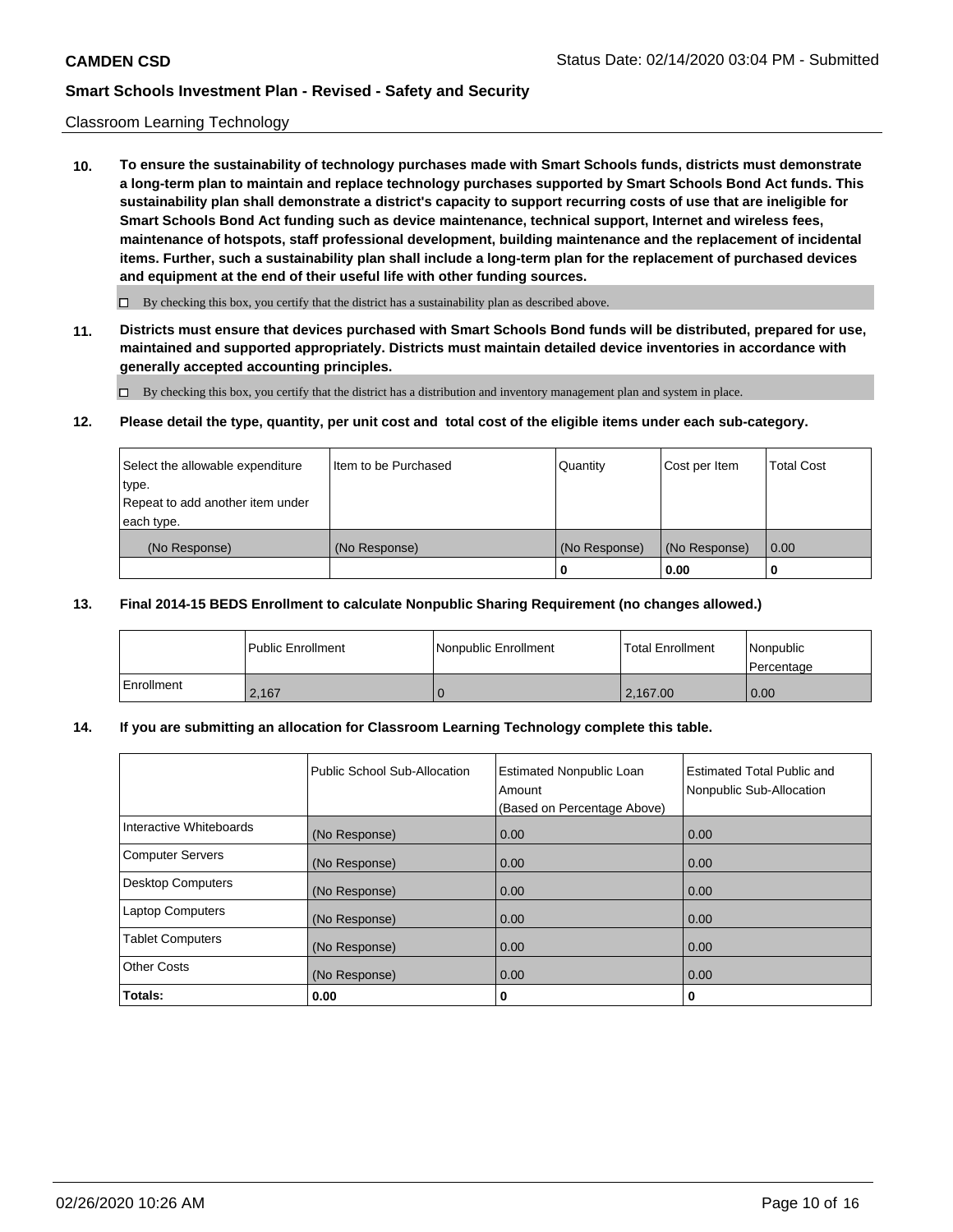#### Pre-Kindergarten Classrooms

**1. Provide information regarding how and where the district is currently serving pre-kindergarten students and justify the need for additional space with enrollment projections over 3 years.**

(No Response)

- **2. Describe the district's plan to construct, enhance or modernize education facilities to accommodate prekindergarten programs. Such plans must include:**
	- **Specific descriptions of what the district intends to do to each space;**
	- **An affirmation that new pre-kindergarten classrooms will contain a minimum of 900 square feet per classroom;**
	- **The number of classrooms involved;**
	- **The approximate construction costs per classroom; and**
	- **Confirmation that the space is district-owned or has a long-term lease that exceeds the probable useful life of the improvements.**

(No Response)

**3. Smart Schools Bond Act funds may only be used for capital construction costs. Describe the type and amount of additional funds that will be required to support ineligible ongoing costs (e.g. instruction, supplies) associated with any additional pre-kindergarten classrooms that the district plans to add.**

(No Response)

**4. All plans and specifications for the erection, repair, enlargement or remodeling of school buildings in any public school district in the State must be reviewed and approved by the Commissioner. Districts that plan capital projects using their Smart Schools Bond Act funds will undergo a Preliminary Review Process by the Office of Facilities Planning.**

**Please indicate on a separate row each project number given to you by the Office of Facilities Planning.**

| Project Number |  |
|----------------|--|
| (No Response)  |  |
|                |  |

**5. Please detail the type, quantity, per unit cost and total cost of the eligible items under each sub-category.**

| Select the allowable expenditure | Item to be purchased | Quantity      | Cost per Item | <b>Total Cost</b> |
|----------------------------------|----------------------|---------------|---------------|-------------------|
| 'type.                           |                      |               |               |                   |
| Repeat to add another item under |                      |               |               |                   |
| each type.                       |                      |               |               |                   |
| (No Response)                    | (No Response)        | (No Response) | (No Response) | 0.00              |
|                                  |                      | U             | 0.00          |                   |

**6. If you have made an allocation for Pre-Kindergarten Classrooms, complete this table. Note that the calculated Total at the bottom of the table must equal the Total allocation for this category that you entered in the SSIP Overview overall budget.**

|                                          | Sub-Allocation |
|------------------------------------------|----------------|
| Construct Pre-K Classrooms               | (No Response)  |
| Enhance/Modernize Educational Facilities | (No Response)  |
| <b>Other Costs</b>                       | (No Response)  |
| Totals:                                  | 0.00           |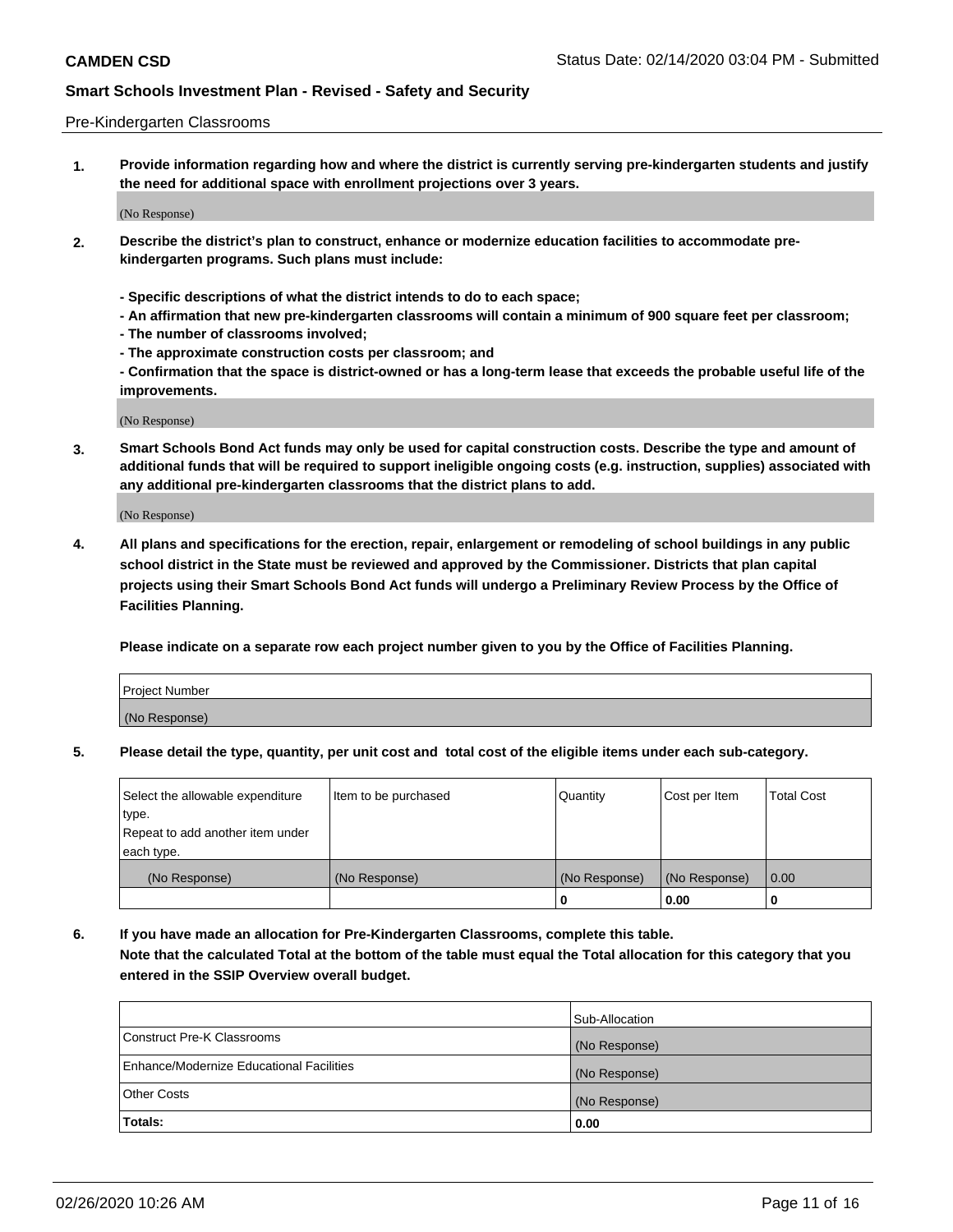Replace Transportable Classrooms

**1. Describe the district's plan to construct, enhance or modernize education facilities to provide high-quality instructional space by replacing transportable classrooms.**

(No Response)

**2. All plans and specifications for the erection, repair, enlargement or remodeling of school buildings in any public school district in the State must be reviewed and approved by the Commissioner. Districts that plan capital projects using their Smart Schools Bond Act funds will undergo a Preliminary Review Process by the Office of Facilities Planning.**

**Please indicate on a separate row each project number given to you by the Office of Facilities Planning.**

| Project Number |  |
|----------------|--|
|                |  |
|                |  |
|                |  |
|                |  |
| (No Response)  |  |
|                |  |
|                |  |
|                |  |

**3. For large projects that seek to blend Smart Schools Bond Act dollars with other funds, please note that Smart Schools Bond Act funds can be allocated on a pro rata basis depending on the number of new classrooms built that directly replace transportable classroom units.**

**If a district seeks to blend Smart Schools Bond Act dollars with other funds describe below what other funds are being used and what portion of the money will be Smart Schools Bond Act funds.**

(No Response)

**4. Please detail the type, quantity, per unit cost and total cost of the eligible items under each sub-category.**

| Select the allowable expenditure           | Item to be purchased | Quantity      | Cost per Item | <b>Total Cost</b> |
|--------------------------------------------|----------------------|---------------|---------------|-------------------|
| ∣type.<br>Repeat to add another item under |                      |               |               |                   |
| each type.                                 |                      |               |               |                   |
| (No Response)                              | (No Response)        | (No Response) | (No Response) | 0.00              |
|                                            |                      | 0             | 0.00          |                   |

**5. If you have made an allocation for Replace Transportable Classrooms, complete this table. Note that the calculated Total at the bottom of the table must equal the Total allocation for this category that you entered in the SSIP Overview overall budget.**

|                                                | Sub-Allocation |
|------------------------------------------------|----------------|
| Construct New Instructional Space              | (No Response)  |
| Enhance/Modernize Existing Instructional Space | (No Response)  |
| Other Costs                                    | (No Response)  |
| Totals:                                        | 0.00           |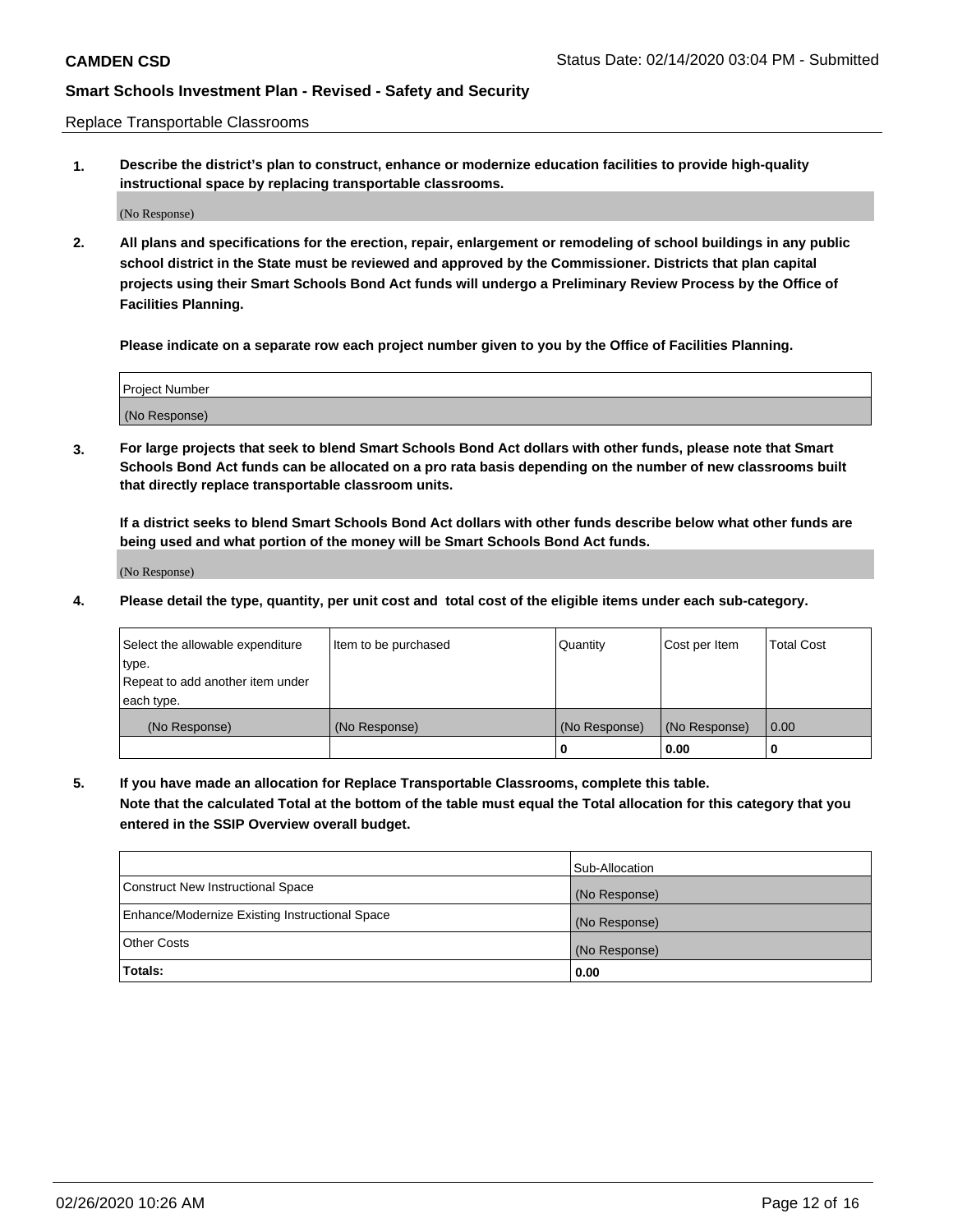### High-Tech Security Features

# **1. Describe how you intend to use Smart Schools Bond Act funds to install high-tech security features in school buildings and on school campuses.**

In the case of an emergency, communication with all members and locations in the district would be essential. Currently, classroom communication for the Camden Central School District is below standard. The classroom communication system is dated. Replacement parts are almost impossible to obtain which makes reliability limited. There are portions of the buildings that are not reliably served and often it isn't until the system is used that a failed piece of equipment is identified.

Camden is proposing that Smart Schools funds be used to purchase a new classroom communication system for emergency classroom communication. This system would no longer rely on the limited analog capacity of the old system. This system would be hosted by the district's computer network. It would be powered by the POE capacity of the school's network switches. This would allow the district network staff to monitor the devices and identify problems before there is an issue increasing the reliability.

In addition, the new system would have the capacity to contact individual phones, groups of phones or all the phones in the district with pre-loaded safety messages. These could be both audio or digital display. No longer would the district need to use the PA system to announce that there is an intruder in the building. The message could go to the phone at the teacher's instructional station making sure that it was received without inflaming the event.

The system would also have advanced 9-1-1 capacity. When someone dials 9-1-1 on the current system, emergency responders are notified that there is an emergency at the particular building. The irst problem is that the buildings are large. Without a specific location identified, emergency response could be delayed. In addition, no one in the administrative offices are notified. The new system would immediately identify the specific location of the emergency and send an emergency notification to any identified administrative phone.

Reliable communication, both visual and audio delivered to the needed location and individuals will be a valuable tool in an emergency.

**2. All plans and specifications for the erection, repair, enlargement or remodeling of school buildings in any public school district in the State must be reviewed and approved by the Commissioner. Smart Schools plans with any expenditures in the High-Tech Security category require a project number from the Office of Facilities Planning. Districts must submit an SSBA LOI and receive project numbers prior to submitting the SSIP. As indicated on the LOI, some projects may be eligible for a streamlined review and will not require a building permit. Please indicate on a separate row each project number given to you by the Office of Facilities Planning.**

| <b>Project Number</b> |  |
|-----------------------|--|
| 41-06-01-04-7-999-BA2 |  |

- **3. Was your project deemed eligible for streamlined Review?**
	- Yes
	- $\square$  No
	- **3a. Districts with streamlined projects must certify that they have reviewed all installations with their licensed architect or engineer of record, and provide that person's name and license number. The licensed professional must review the products and proposed method of installation prior to implementation and review the work during and after completion in order to affirm that the work was code-compliant, if requested.**

By checking this box, you certify that the district has reviewed all installations with a licensed architect or engineer of record.

#### **4. Include the name and license number of the architect or engineer of record.**

| Name          | License Number |
|---------------|----------------|
| James R. King | 15925          |

**5. Please detail the type, quantity, per unit cost and total cost of the eligible items under each sub-category.**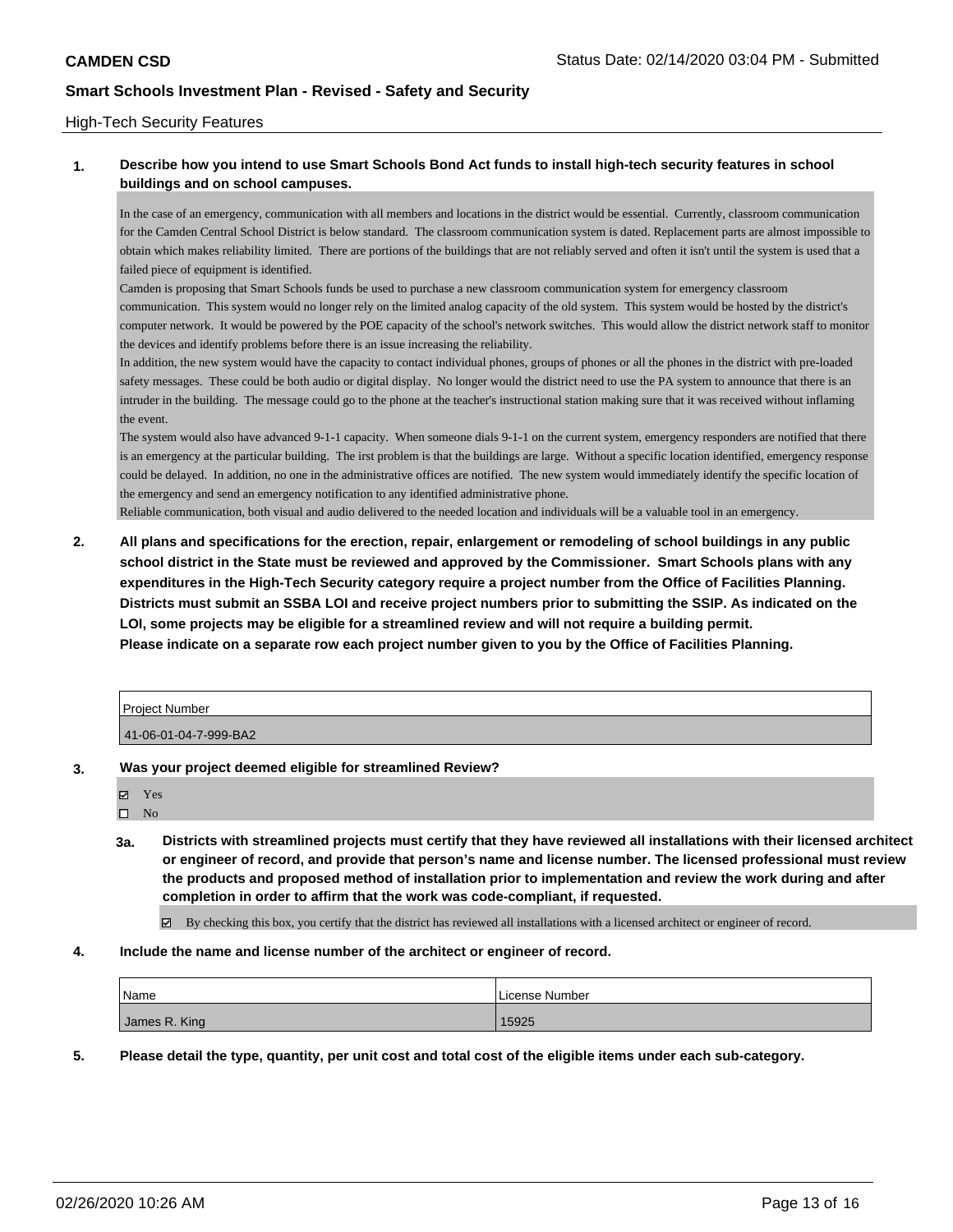High-Tech Security Features

| Select the allowable expenditure<br>type.<br>Repeat to add another item under<br>each type. | Item to be purchased                                                              | Quantity       | Cost per Item | <b>Total Cost</b> |
|---------------------------------------------------------------------------------------------|-----------------------------------------------------------------------------------|----------------|---------------|-------------------|
| <b>Electronic Security System</b>                                                           | FL-CME-SRST-100 SRST-100 Seat<br>License (CME uses CUCME Phone<br>License ONLY)   | $\overline{2}$ | 1,173.00      | 2,346.00          |
| <b>Electronic Security System</b>                                                           | CON-ECMU-UCMESSUC SWSS<br><b>UPGRADES BE6K UCM 10X Essenti</b>                    | 8              | 4.00          | 32.00             |
| <b>Electronic Security System</b>                                                           | CP-8831-K9= Cisco 8831<br>Base/Control Panel for North America                    | $\overline{4}$ | 762.00        | 3,048.00          |
| <b>Electronic Security System</b>                                                           | CP-8845-K9= Cisco IP Phone 8845                                                   | 44             | 293.00        | 12,892.00         |
| <b>Electronic Security System</b>                                                           | NIM-1MFT-T1/E1 1 port Multiflex<br>Trunk Voice/Clear-channel Data T1/E1<br>Module | $\mathbf{1}$   | 768.00        | 768.00            |
| <b>Electronic Security System</b>                                                           | BE6M-M5-K9 Cisco Business Edition<br>6000M Svr (M5), Export Restricted SW         | $\overline{2}$ | 6,357.00      | 12,714.00         |
| <b>Electronic Security System</b>                                                           | NIM-2FXO 2-port Network Interface<br>Module - FXO (Universal)                     | $\overline{2}$ | 255.00        | 510.00            |
| <b>Electronic Security System</b>                                                           | CON-OS-ISR4351V SNTC-<br>8X5XNBDOS Cisco ISR 4351 UC<br>Bundle, PVDM4-64, UC L    | 1              | 1,268.00      | 1,268.00          |
| <b>Electronic Security System</b>                                                           | ISR4331-V/K9 Cisco ISR 4331 UC<br>Bundle, PVDM4-32, UC License,<br>CUBEE10        | 3              | 2,706.00      | 8,118.00          |
| <b>Electronic Security System</b>                                                           | CON-ECMU-UCMENHUC SWSS<br>UPGRADES BE6K UCM 10X Enhance                           | 321            | 18.00         | 5,778.00          |
| <b>Electronic Security System</b>                                                           | UCSC-PSU1-770W= Cisco UCS<br>770W AC Power Supply for Rack<br>Server              | $\overline{2}$ | 356.00        | 712.00            |
| <b>Electronic Security System</b>                                                           | CON-OS-ISR4351V SNTC-<br>8X5XNBDOS Cisco ISR 4351 UC<br>Bundle, PVDM4-64, UC L    | 1              | 1,268.00      | 1,268.00          |
| <b>Electronic Security System</b>                                                           | ISR4321-V/K9 Cisco ISR 4321 Bundle, 3<br>w/UC License, CUBE-10                    |                | 1,686.00      | 5,058.00          |
| <b>Other Costs</b>                                                                          | <b>Construction Contingencies</b>                                                 | 1              | 25,000.00     | 25,000.00         |
| <b>Electronic Security System</b>                                                           | CAB-9K12A-NA= Power Cord,<br>125VAC 13A NEMA 5-15 Plug, North<br>America          | $\overline{2}$ | 13.00         | 26.00             |
| <b>Electronic Security System</b>                                                           | PVDM4-32 32-channel DSP module                                                    | 1              | 997.00        | 997.00            |
| <b>Electronic Security System</b>                                                           | CON-OS-ISR4321V SNTC-<br>8X5XNBDOS Cisco ISR 4321 UC<br>Bundle, PVDM4-32, UC L    | 3              | 357.00        | 1,071.00          |
| <b>Electronic Security System</b>                                                           | BE6K-UCL-VM Cisco Business Edition<br>6000- Voicemail/Unified Messaging           | 317            | 38.00         | 12,046.00         |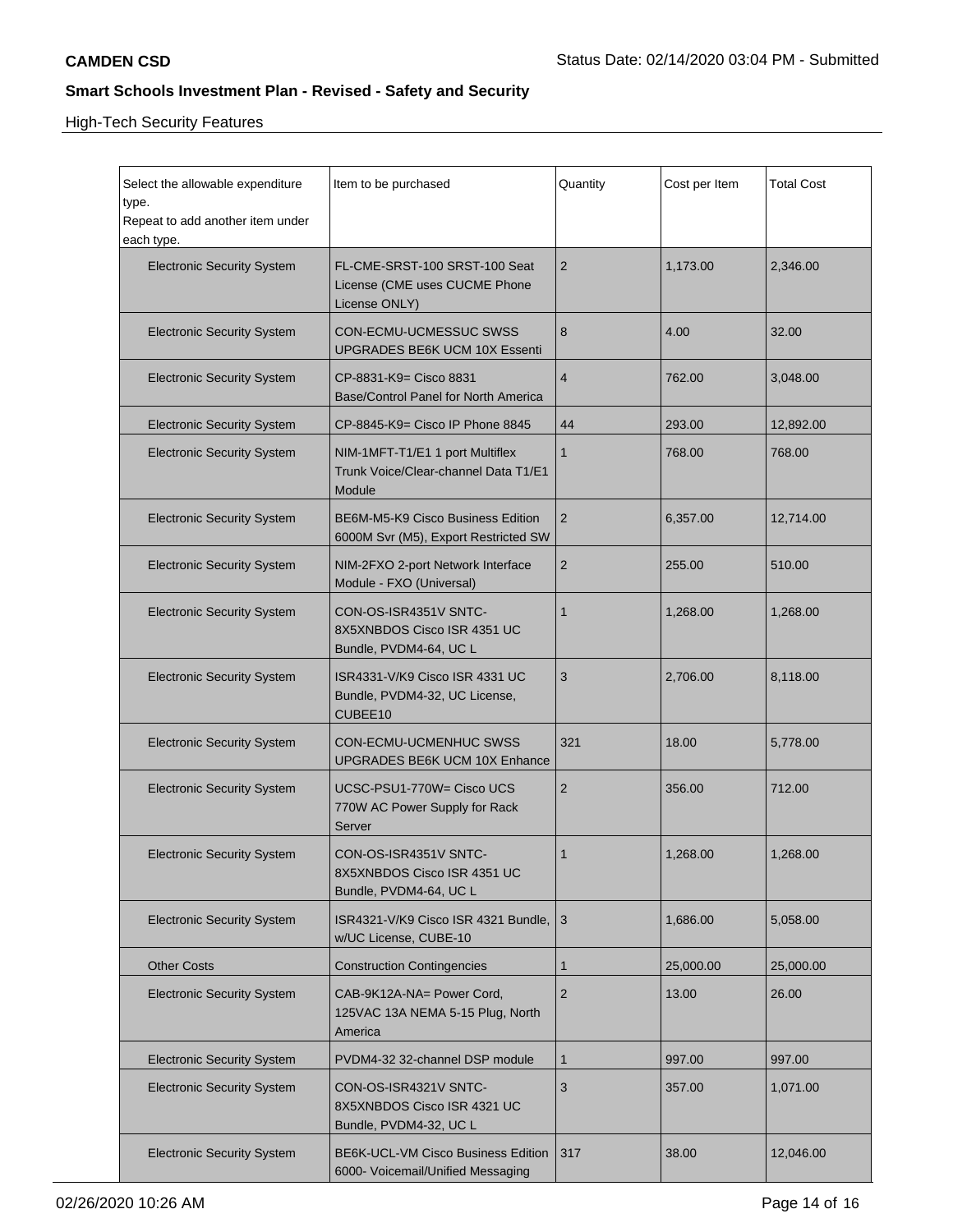# High-Tech Security Features

| Select the allowable expenditure<br>type.<br>Repeat to add another item under<br>each type. | Item to be purchased                                                                  | Quantity       | Cost per Item | Total Cost |
|---------------------------------------------------------------------------------------------|---------------------------------------------------------------------------------------|----------------|---------------|------------|
|                                                                                             | <b>UCL</b>                                                                            |                |               |            |
| <b>Electronic Security System</b>                                                           | CP-8865-K9= Cisco IP Phone 8865                                                       | $\overline{2}$ | 405.00        | 810.00     |
| <b>Electronic Security System</b>                                                           | SP-INFMCST-1-250= 1YR<br>InformaCast Advance Subscription 250<br>Endpoints            | $\overline{2}$ | 4,216.00      | 8,432.00   |
| <b>Electronic Security System</b>                                                           | CON-ECMU-UCMUCBAS SWSS<br>UPGRADES BE6K UCM 10X Basic U                               | 15             | 11.00         | 165.00     |
| <b>Electronic Security System</b>                                                           | CON-ECMU-UCN10XVM SWSS<br><b>UPGRADES BE6K - Unity Connect</b>                        | 317            | 7.00          | 2,219.00   |
| <b>Electronic Security System</b>                                                           | CAB-ETH-S-RJ45 3 Ft Blue Cat 6<br><b>Ethernet Cable</b>                               | 375            | 3.00          | 1,125.00   |
| <b>Electronic Security System</b>                                                           | CON-OS-BE6M4M4K SNTC-<br>8X5XNBDOS Cisco Business Edition<br>6000M Svr (M4), E        | $\overline{2}$ | 341.00        | 682.00     |
| <b>Electronic Security System</b>                                                           | PS-SNY-ADV Phase 1 - System<br>installation                                           | $\mathbf{1}$   | 43,926.00     | 43,926.00  |
| <b>Other Costs</b>                                                                          | <b>Architect fees</b>                                                                 | $\mathbf 1$    | 23,000.00     | 23,000.00  |
| <b>Electronic Security System</b>                                                           | FL-CME-SRST-25 SRST-25 Seat<br>License (CME uses CUCME Phone<br>License ONLY)         | 3              | 332.00        | 996.00     |
| <b>Electronic Security System</b>                                                           | <b>BE6K-UCL-BAS Cisco Business</b><br>Edition 6000 - Basic User Connect<br>License    | 15             | 64.00         | 960.00     |
| <b>Electronic Security System</b>                                                           | CP-7800-WMK= Spare Wallmount Kit<br>for Cisco UC Phone 7800 Series                    | 16             | 38.00         | 608.00     |
| <b>Electronic Security System</b>                                                           | CP-7841-K9= Cisco UC Phone 7841                                                       | 318            | 186.00        | 59,148.00  |
| <b>Electronic Security System</b>                                                           | CP-7821-K9= Cisco UC Phone 7821                                                       | 16             | 130.00        | 2,080.00   |
| <b>Electronic Security System</b>                                                           | CON-OS-ISR4331V SNTC-<br>8X5XNBDOS Cisco ISR 4331 UC<br>Bundle, PVDM4-32, UC L        | 2              | 577.00        | 1,154.00   |
| <b>Electronic Security System</b>                                                           | PS-SNY-ADV System Software<br>Programming                                             | $\mathbf{1}$   | 997.00        | 997.00     |
| <b>Electronic Security System</b>                                                           | FL-CME-SRST-5 SRST-5 Seat<br>License (CME uses CUCME Phone<br>License ONLY)           | $\overline{4}$ | 87.00         | 348.00     |
| <b>Electronic Security System</b>                                                           | <b>BE6K-UCL-ENH Cisco Business</b><br>Edition 6000 - Enhanced User Connect<br>License | 318            | 107.00        | 34,026.00  |
| <b>Electronic Security System</b>                                                           | NIM-2FXS/4FXOP 2-Port FXS/FXS-<br>E/DID and 4-Port FXO Network<br>Interface Module    | $\overline{4}$ | 872.00        | 3,488.00   |